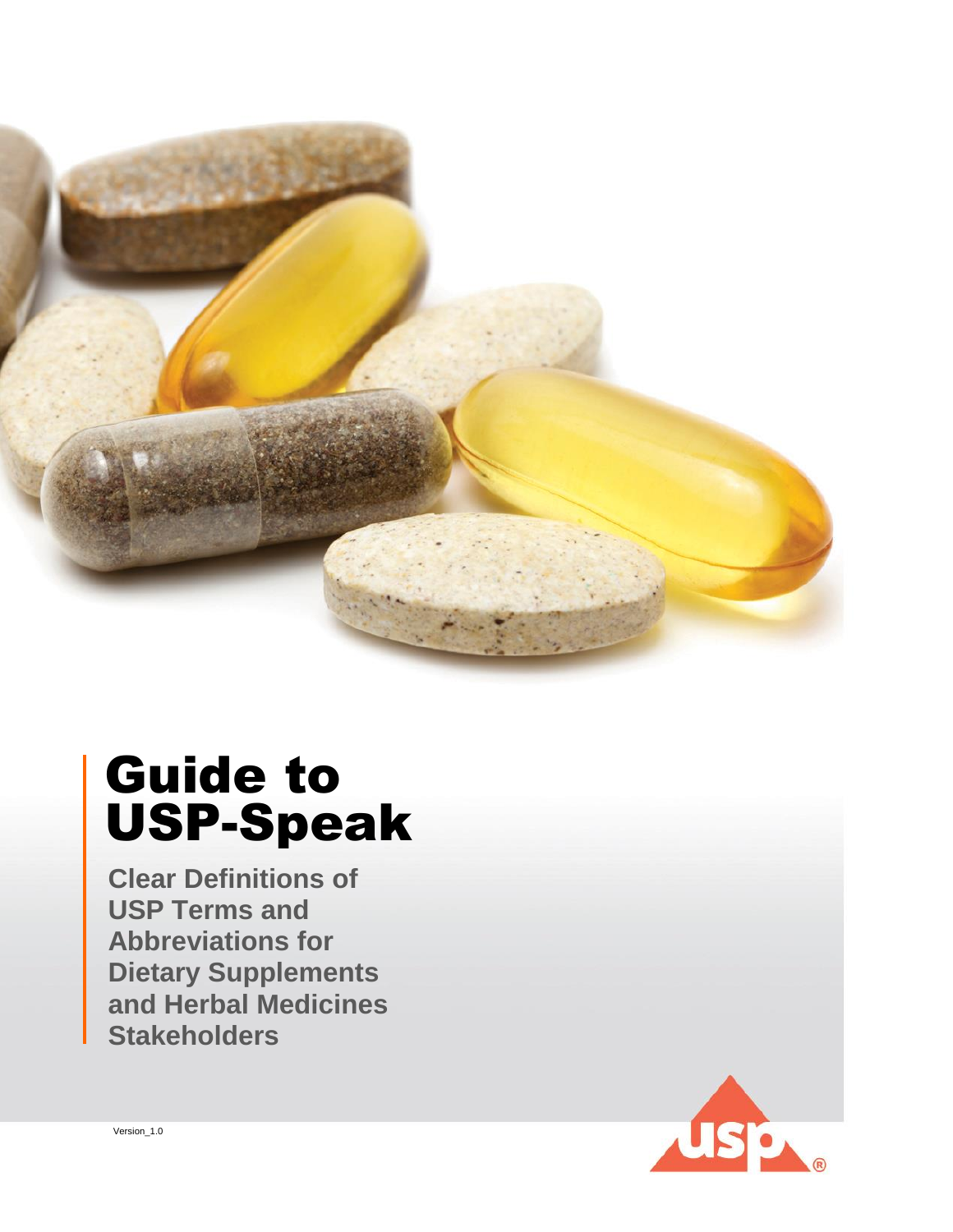This *Guide to USP-Speak* was developed specifically for USP dietary supplements and herbal medicines stakeholders. It is intended to foster a clear understanding of key terms, abbreviations, and acronyms used by USP staff when discussing USP dietary supplement and herbal medicine standards with stakeholders. This guide is provided only for informational purposes. It should not be construed as an official interpretation of USP compendial text, nor should it be relied on to demonstrate compliance with USP standards and requirements. We ask that stakeholders provide [feedback via email](mailto:JWS@usp.org) to help us make necessary updates to this guide so that USP and our stakeholders can continue to effectively work together to accomplish our common goal of providing trusted, science-based, public quality standards to help safeguard the supply of dietary supplements and herbal medicines worldwide.

ranhon

<span id="page-1-0"></span>**Gabriel I. Giancaspro, Vice President Science–Dietary Supplements & Herbal Medicines**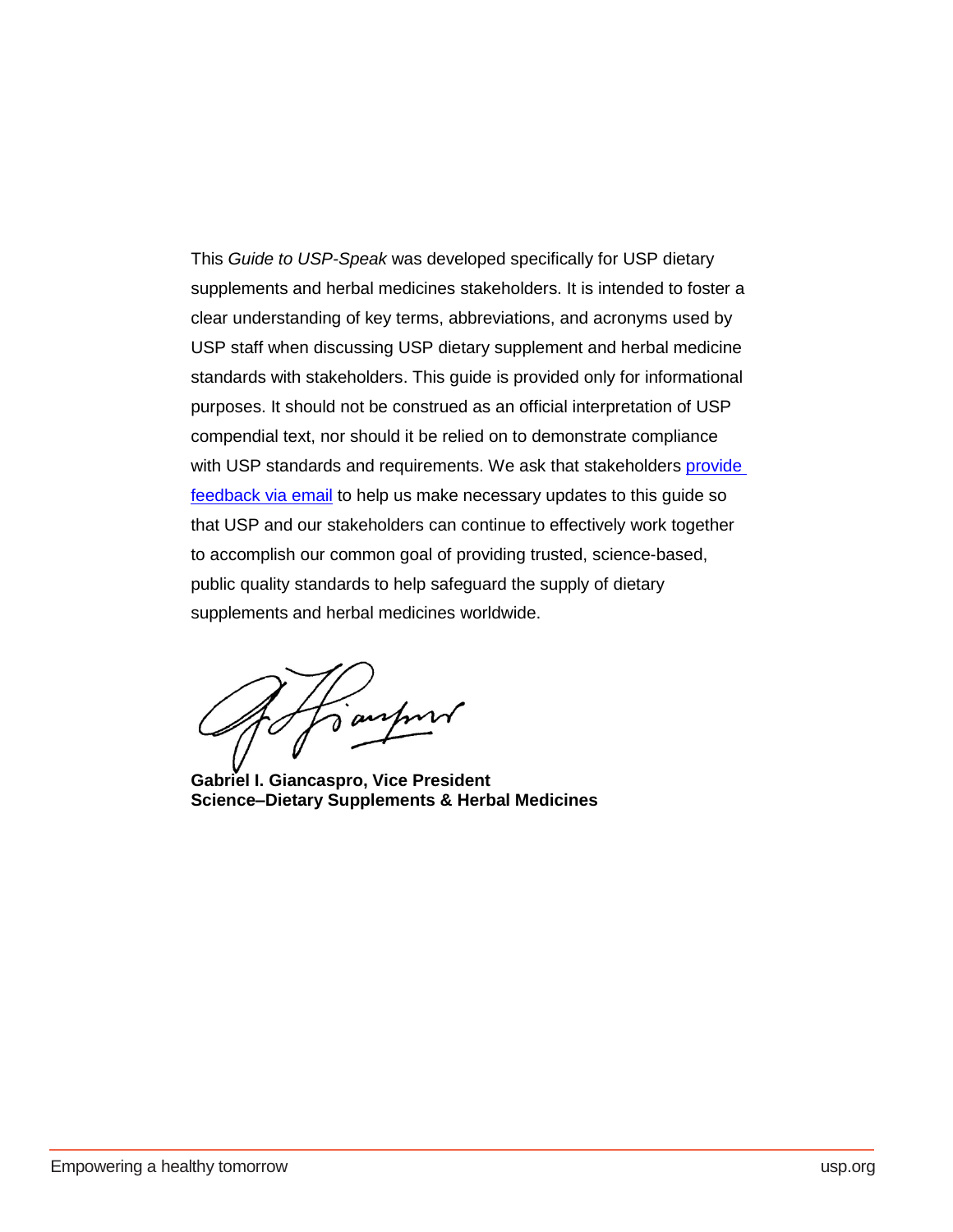# **Accelerated Revision Processes**

Procedures for making revisions to the *United States Pharmacopeia–National Formulary* (*USP–NF*) and *Food Chemicals Codex* (*FCC*) faster than through the standard process. Accelerated Revisions do not necessarily require a public notice and comment period; they allow for a revision to become official or effective prior to the next scheduled publication. See also [Interim Revision Announcement](#page-5-0) and [Revision](#page-7-0)  [Bulletin.](#page-7-0) Learn more about the [accelerated](http://www.uspnf.com/sites/default/files/usp_pdf/EN/fcc/guideline-on-use-of-accelerated-processes.pdf)  [processes for revisions to the](http://www.uspnf.com/sites/default/files/usp_pdf/EN/fcc/guideline-on-use-of-accelerated-processes.pdf) *USP–NF* and the *[FCC](http://www.foodchemicalscodex.org/sites/fcconline/files/usp_pdf/EN/fcc/guideline-on-use-of-fcc-accelerated-processes.pdf)*.

## **Admission Criteria, Dietary Supplement**

Criteria USP uses to determine whether a dietary ingredient, as a component of a dietary supplement, qualifies for admission into the *USP–NF*. Learn more about USP's [dietary supplement admission](https://www.usp.org/sites/default/files/usp/document/get-involved/submission-guidelines/guideline-for-the-admission-of-dietary-supplement-ingredients.pdf)  [evaluation process.](https://www.usp.org/sites/default/files/usp/document/get-involved/submission-guidelines/guideline-for-the-admission-of-dietary-supplement-ingredients.pdf)

## **Admission Evaluation, Dietary Supplement**

USP's evaluation of a dietary ingredient to help inform the USP Dietary Supplements Admission Evaluations Joint Standards-Setting Subcommittee determination as to whether to categorize the ingredient as Class A (admitted into the monograph development process) or Class B (not admitted into the monograph development process). Learn more about [USP's dietary supplement admission](https://www.usp.org/sites/default/files/usp/document/get-involved/submission-guidelines/guideline-for-the-admission-of-dietary-supplement-ingredients.pdf)  [evaluation process.](https://www.usp.org/sites/default/files/usp/document/get-involved/submission-guidelines/guideline-for-the-admission-of-dietary-supplement-ingredients.pdf)

# **Balloting**

Process by which USP documentary standards are presented to Expert Volunteers for review and approval using a ballot system prior to being published as official standards in the *USP–NF*, effective standards in the *FCC*, or authorized standards in the *Herbal Medicines Compendium*  (*HMC*). The suitability of USP Reference Standards for use with USP documentary standards is also approved by Expert Volunteers via ballot. Learn more about [USP's standards-setting process](http://www.usp.org/frequently-asked-questions/standards-setting-process)*.*

# **Board of Trustees (BoT)**

Makes decisions that guide USP's policies, finances, and strategic direction. The BoT comprises two trustees who represent the medical sciences, two who represent the pharmaceutical sciences, one who represents the public interest, and three who serve in an at-large capacity. The officers include a president, treasurer, and past president. Learn more about the [USP BoT.](http://www.usp.org/about/board-of-trustees)

## **Botanical Drug Product**

As defined by the U.S. Food and Drug Administration (FDA), a botanical drug product is intended for use in the diagnosis, cure, mitigation, treatment or prevention of disease in humans. It consists of vegetable materials, which may include plant materials, algae, macroscopic fungi, or combinations thereof. It may be available as, but not limited to, a solution (e.g., tea), powder, tablet, capsule, elixir, topical, or injection. Botanical drug products often have unique features such as complex mixtures, lack of a distinct active ingredient, and substantial prior human use. Fermentation products and highly purified or chemically modified botanical substances are not considered botanical drug products. Learn more about how [FDA defines](https://www.fda.gov/AboutFDA/CentersOffices/OfficeofMedicalProductsandTobacco/CDER/ucm090983.htm)  [botanical drug products from FDA.gov.](https://www.fda.gov/AboutFDA/CentersOffices/OfficeofMedicalProductsandTobacco/CDER/ucm090983.htm)

## **Call for Candidates**

An open invitation from USP asking qualified individuals to apply to serve as Expert Volunteers on Volunteer Bodies such as Expert Committees (ECs) or Expert Panels. Learn more about USP's Call for [Candidates process](https://callforcandidates.usp.org/)*.*

# **Class A Dietary Ingredient (Admitted Into the Monograph Development Process)**

Article for which the available evidence does not indicate a serious risk to health or other public health concern that would preclude admission of a quality monograph into the compendia. Learn more about [USP's dietary supplement admission evaluation](https://www.usp.org/sites/default/files/usp/document/get-involved/submission-guidelines/guideline-for-the-admission-of-dietary-supplement-ingredients.pdf)  [process.](https://www.usp.org/sites/default/files/usp/document/get-involved/submission-guidelines/guideline-for-the-admission-of-dietary-supplement-ingredients.pdf)

## **Class B Dietary Ingredient (Not Admitted Into the Monograph Development Process)**

Article for which the available evidence indicates a serious risk to health or other public health concern that precludes admission of a quality monograph into the compendia. Learn more about [USP's dietary](https://www.usp.org/sites/default/files/usp/document/get-involved/submission-guidelines/guideline-for-the-admission-of-dietary-supplement-ingredients.pdf)  [supplement admission evaluation process.](https://www.usp.org/sites/default/files/usp/document/get-involved/submission-guidelines/guideline-for-the-admission-of-dietary-supplement-ingredients.pdf)

# *Code of Ethics*

Guidance for USP staff and Expert Volunteers on how to carry out USP's mission in compliance with the letter and spirit of applicable legal requirements, USP's core values, and USP's policies and processes. Learn more about USP's *[Code of Ethics.](http://www.usp.org/ethics)*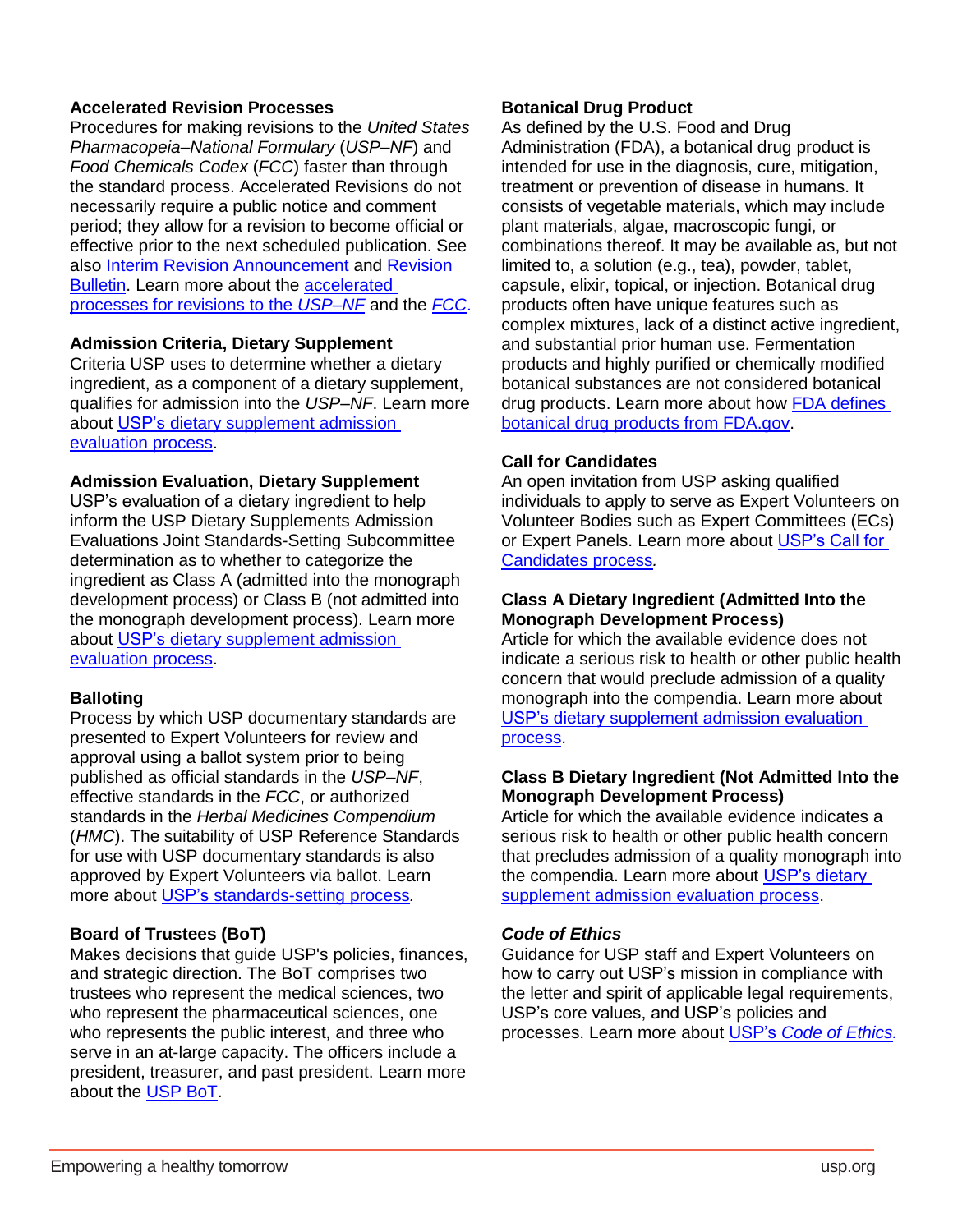# **Commentary**

Summary of an EC's responses to public comments received on revisions to documentary standards proposed in the *Pharmacopeial Forum* (*PF*) or *FCC Forum*. Learn more about the [commentary process](http://www.uspnf.com/official-text/proposal-statuscommentary)  for the *[USP–NF](http://www.uspnf.com/official-text/proposal-statuscommentary)* and *[FCC](http://www.foodchemicalscodex.org/revisions-commentary-errata)*.

## **Commenter**

Individual or organization that submits information on a documentary standard proposed in the *PF* or *FCC Forum*. Learn more about [commenting on USP](http://www.usp.org/get-involved/comment-proposed-standards)  [proposed standards.](http://www.usp.org/get-involved/comment-proposed-standards)

# **Comment Period, Public**

Typically, 90 days during which stakeholders are encouraged to comment on proposed or revised monographs and general chapters for consideration by the relevant ECs. Learn more about the USP [standards-setting process](http://www.usp.org/frequently-asked-questions/standards-setting-process)*.*

## **Comment, Public**

Process through which a newly proposed or revised compendial documentary standard is publicly presented in the *PF* or *FCC Forum* for stakeholder review and comment. Learn more about [commenting](http://www.usp.org/get-involved/comment-proposed-standards)  [on USP standards](http://www.usp.org/get-involved/comment-proposed-standards) and [providing input for](https://hmc.usp.org/faq-page/964#t964n1979) *HMC* [monographs.](https://hmc.usp.org/faq-page/964#t964n1979)

# **Compendial Standards**

Public standards issued in USP compendia as official, authorized, or effective text. Learn more about [USP's compendial standards](http://qualitymatters.usp.org/compendium-compendia-compendial-clearing-mystery-these-terms?utm_source=homepage%20blog%20promo&utm_campaign=blog%20promo)*.*

# **Convention Membership**

Member organizations and their delegates (from academic institutions, health practitioner and scientific associations, consumer organizations, manufacturer and trade associations, government bodies and associations, and non-governmental standards-setting and conformity assessment bodies) that participate in discussions on issues important to their constituents and carry out critical [USP](#page-8-0) governance activities. See also USP [Governance.](#page-8-0) Learn more about the [USP Convention](http://www.usp.org/about/convention-membership)  [membership.](http://www.usp.org/about/convention-membership)

# **Council of Experts (CoE)**

Volunteer body composed of the Chairs of individual ECs elected by the USP Convention membership; it is one of three [USP](#page-8-0) governing bodies. See also USP [Governance.](#page-8-0) Learn more about the [USP CoE.](http://www.usp.org/about/volunteer-experts)

# **Council of Experts (CoE) Chair**

Establishes policies and work plans, assigns responsibilities, and otherwise directs the work of the CoE, its ECs, USP staff, and other subsidiary groups. Learn more about [USP's leadership](https://www.usp.org/about/leadership)*.*

## **Cycle**

USP's five-year cycle in advance of which the Expert Committee Chairs (i.e., the CoE) and BoT are elected by the Convention, and major resolutions are passed to set the strategic direction for USP activities. Learn more about [USP's five-year cycle.](https://callforcandidates.usp.org/)

## **Delayed Implementation of Documentary Standard**

Designated period of time added by an EC to the typical six-month implementation period that allows stakeholders sufficient time to achieve compliance without being unduly burdened; typically determined following stakeholder input and in consultation with regulators. Learn more about [compliance with the](http://www.usp.org/frequently-asked-questions/compliance-usp-nf)  *[USP–NF](http://www.usp.org/frequently-asked-questions/compliance-usp-nf)* and the *[FCC](http://www.foodchemicalscodex.org/notices)*.

## **Dietary Ingredient**

As defined in the Federal Food, Drug, and Cosmetic Act (FD&C Act), a "dietary ingredient" is any one of the following: (A) a vitamin; (B) a mineral; (C) an herb or other botanical; (D) an amino acid; (E) a dietary substance for use by man to supplement the diet by increasing the total dietary intake; or (F) a concentrate, metabolite, constituent, extract, or combination of any ingredient described in (A), (B), (C), (D), or (E). Learn more about [how the FD&C Act](https://www.gpo.gov/fdsys/pkg/USCODE-2016-title21/html/USCODE-2016-title21.htm)  [defines dietary ingredients from GPO.gov.](https://www.gpo.gov/fdsys/pkg/USCODE-2016-title21/html/USCODE-2016-title21.htm)

# **Dietary Supplement Health and Education Act (DSHEA) of 1994**

Legislation that amended the FD&C Act, thereby creating a new regulatory framework for the safety and labeling of dietary supplements. Learn more about DSHEA from [FDA.gov.](https://www.fda.gov/Food/DietarySupplements/ProductsIngredients/default.htm)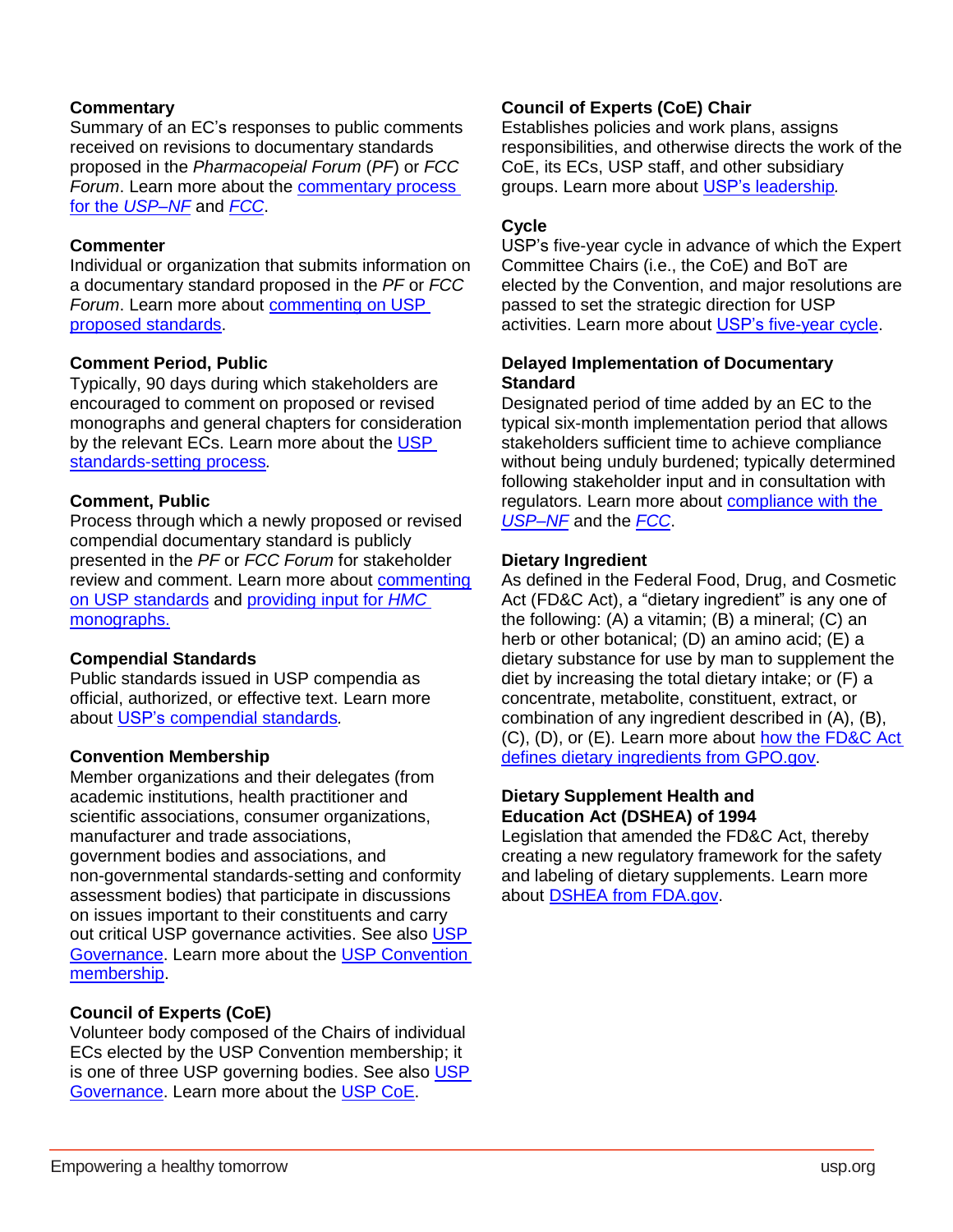# *Dietary Supplements Compendium* **(***DSC***)**

Quality standards provided to manufacturers and others to ensure the identity, potency, and purity of dietary supplement products. This publication includes documentary standards from the *USP–NF* and *FCC*, as well as admission evaluation reviews, illustrations, industry and regulatory guidance documents, supplemental information, and reference tools. Learn more about the *[DSC.](http://www.usp.org/products/dietary-supplements-compendium)*

## *Dietary Supplements e-Newsletter*

Information provided to the dietary supplements community on USP's activities; proposed monographs, general chapters, and USP Reference Standards; and services. Learn more about *[USP's](https://www.usp.org/dietary-supplements/resources)  [Dietary Supplements](https://www.usp.org/dietary-supplements/resources) e-Newsletter*.

## **Documentary Standards**

Publicly available written quality standards for ingredients and finished products in the *USP–NF* and *FCC* that in many cases link directly with USP Reference Standards. Learn more about [USP](http://www.usp.org/frequently-asked-questions/usp-and-its-standards)  [Standards.](http://www.usp.org/frequently-asked-questions/usp-and-its-standards)

## <span id="page-4-0"></span>**Donors**

Organizations that contribute data and material to support the development of new or modernized monographs and candidate reference materials intended for use as public standards. See also [sponsors.](#page-7-1) Learn more about [USP's Donor](https://www.usp.org/get-involved/partner/donor-recognition)  [Recognition Program.](https://www.usp.org/get-involved/partner/donor-recognition)

# **Elemental Contaminants**

Elemental substances (such as arsenic, cadmium, lead, mercury) that may be present in a dietary ingredient or dietary supplement. USP standards require limits on the levels of these contaminants. Learn more about [elemental contaminants.](http://www.usp.org/chemical-medicines/elemental-impurities-updates)

# **Errata**

Text erroneously published in the *USP–NF* or its *Supplements* that does not accurately reflect the intended requirements as approved by the CoE. Errata are posted to ensure that *USP–NF* users receive information about them in a timely manner. Learn more about [how USP handles errata.](http://www.uspnf.com/official-text/errata)

# **Expert Committee (EC)**

Scientific decision-making volunteer body, composed of Expert Volunteers, ultimately responsible for the approval of USP standards (i.e., monographs, general chapters, and associated Reference Standards). Each EC presides over a specific set of standards within the area of its specific competency. The primary USP staff contact for an EC is the Scientific Liaison. Learn more about [ECs](http://www.usp.org/about/volunteer-experts/expert-committees)*.*

## **Expert Committee, Botanical Dietary Supplements and Herbal Medicines (BDSHM)**

Develops and revises monographs, general chapters, and USP Reference Standards for botanical dietary supplement ingredients and products; and herbal medicine ingredients, powders, and extracts. Learn more about the [BDSHM](http://www.usp.org/expert-committees/botanical-dietary-supplements-and-herbal-medicines-expert-committee) EC [Work Plan.](http://www.usp.org/expert-committees/botanical-dietary-supplements-and-herbal-medicines-expert-committee)

# **Expert Committee Chairs**

Elected by the USP Convention membership at its regular meeting held every five years. Each Chair serves a five-year term or until a successor is installed in the event of a vacancy, and is an ex officio member of the CoE. Learn more about EC [Chairs.](http://www.usp.org/about/volunteer-experts)

## **Expert Committee, Non-Botanical Dietary Supplements (NBDS)**

Develops and revises monographs, general chapters, and USP Reference Standards for vitamins, minerals, amino acids, marine and terrestrial plant-derived oils, probiotics, and other specialty ingredients. Learn more about the [NBDS EC Work Plan](http://www.usp.org/expert-committees/non-botanical-dietary-supplements-expert-committee-work-plan)*.*

# **Expert Panel**

An advisory—not decision-making—body formed to provide additional expertise on a particular compendial topic and provide recommendations to one or more ECs or the CoE. Expert Panels have a specific charge and are dissolved at the conclusion of their work. USP calls for Expert Panel candidates as the need for such bodies arises. Learn more about [Expert Panels.](http://www.usp.org/about/volunteer-experts)

#### **Expert Volunteer**

Subject matter experts from industry, government, healthcare, academia, or other relevant sectors who volunteer to serve on the CoE, ECs, and/or Expert Panels. Learn more about [Expert Volunteers](http://www.usp.org/about/volunteer-experts)*.*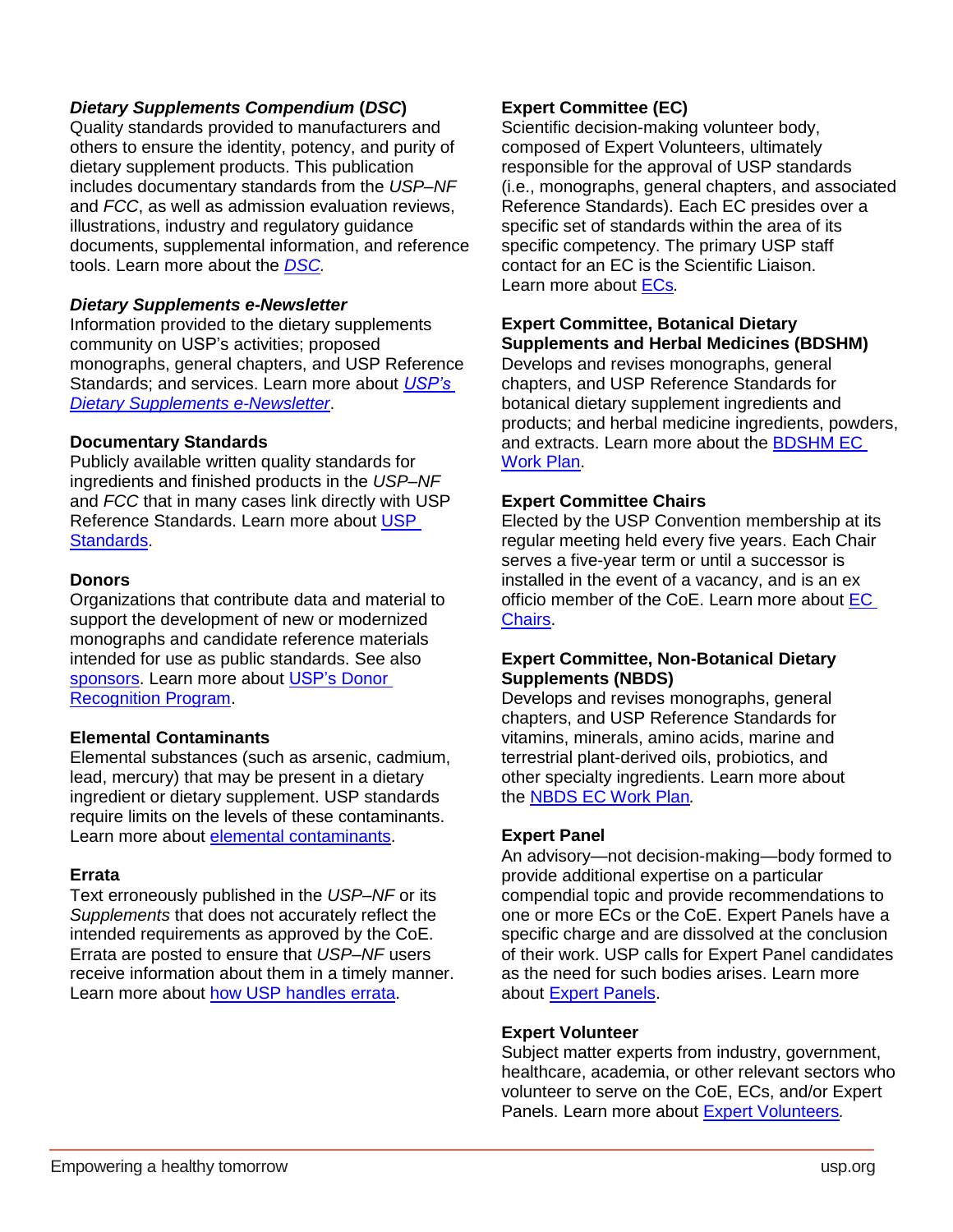# **Federal Food, Drug, and Cosmetic Act (FD&C Act)**

A federal law enacted by Congress codified into United States Code (U.S.C.) Title 21, Chapter 9. Learn more about [the FD&C Act from GPO.gov.](https://www.gpo.gov/fdsys/pkg/USCODE-2016-title21/html/USCODE-2016-title21.htm)

# *Food Chemicals Codex* **(***FCC***)**

Compendium of internationally recognized standards for the purity and identity of food ingredients. It contains monographs for food-grade chemicals, processing aids, foods, flavoring agents, vitamins, functional food ingredients, and ingredients. Learn more about the *[FCC.](http://www.foodchemicalscodex.org/)*

# *Food Chemicals Codex Forum*

Online publication that provides the opportunity for public review and comment on new additions to, and revisions of, *FCC* content. Learn more about the *[FCC Forum.](http://www.foodchemicalscodex.org/fcc-forum)*

# **Food Fraud Mitigation Guidance (FFMG)**

Framework to help companies identify vulnerabilities in their ingredient supply chains and implement control plans that mitigate risks. Learn more about [USP's FFMG.](http://www.usp.org/ffmg-form)

# **General Chapter**

General conceptual and procedural guidance for *USP–NF* monographs; frequently contains tests and procedures referred to in multiple monographs. Learn more about [USP General Chapters](http://www.uspnf.com/) and other *USP–NF* [components](http://www.uspnf.com/)*.*

# **General Chapter Prospectus**

Brief statement about new general chapters or major general chapter revisions, provided prior to their publication in the *PF,* to solicit advisory input during the early stages of development. Learn more about the [general chapter prospectus process.](http://www.uspnf.com/notices#prospectus)

# **Government Liaison (GL)**

Representative from the FDA or other federal, state, or foreign government agency who contributes to discussions from the perspective and on behalf of the government agency, offers opinions on all facets of standards development, and may be charged with seeking further information or soliciting opinions from the agency they represent. GLs do not vote on standards that are up for ballot. Learn more about [how USP and FDA work together.](http://www.usp.org/about/public-policy/usp-fda-roles)

## **Harmonization**

The process through collaborative effort whereby differing requirements among participating "authorities" move toward alignment on common requirements that yield the same outcome. Learn more about [harmonized standards.](http://www.usp.org/harmonized-standards)

#### **Herbal Medicine Compendial Articles**

Herbal ingredients in their entire and processed forms (e.g., powders, extracts, fractions) that are approved by a national authority outside of the U.S. for use as ingredients of herbal traditional medicines or are included in a national pharmacopeia and deemed appropriate for inclusion in the *HMC*. Learn more about *HMC* [monographs](https://hmc.usp.org/monographs/all)*.*

## *Herbal Medicines Compendium*

An online resource that provides standards for herbal ingredients used in herbal medicines. Standards are expressed primarily in monographs that provide the definition of an herbal ingredient along with the validated analytical procedures and acceptance criteria for specified tests using state-ofthe-art analytical techniques and allied reference materials. Learn more about the *[HMC](https://hmc.usp.org/about/about-the-herbal-medicines-compendium)*.

## <span id="page-5-0"></span>**Interim Revision Announcement (IRA)**

Type of Accelerated Revision that provides an expedited mechanism for making revisions official. After a 90-day notice and comment period and approval by the relevant USP EC, IRAs are posted as official text on USP.org and incorporated into the next published *USP–NF* or *Supplement*. See also [Accelerated Revision Processes](#page-1-0) *and* [Revision](#page-7-0)  [Bulletin.](#page-7-0) Learn more about [IRAs.](http://www.uspnf.com/official-text/iras)

#### **Joint Standards-Setting Subcommittee (JS3)**

Volunteer body composed of EC members from at least two ECs. It is authorized to develop and approve compendial standards. For example, the Dietary Supplements Admission Evaluations JS3 determines whether USP should develop monographs for specific articles. Learn more about [JS3s.](http://www.usp.org/about/volunteer-experts)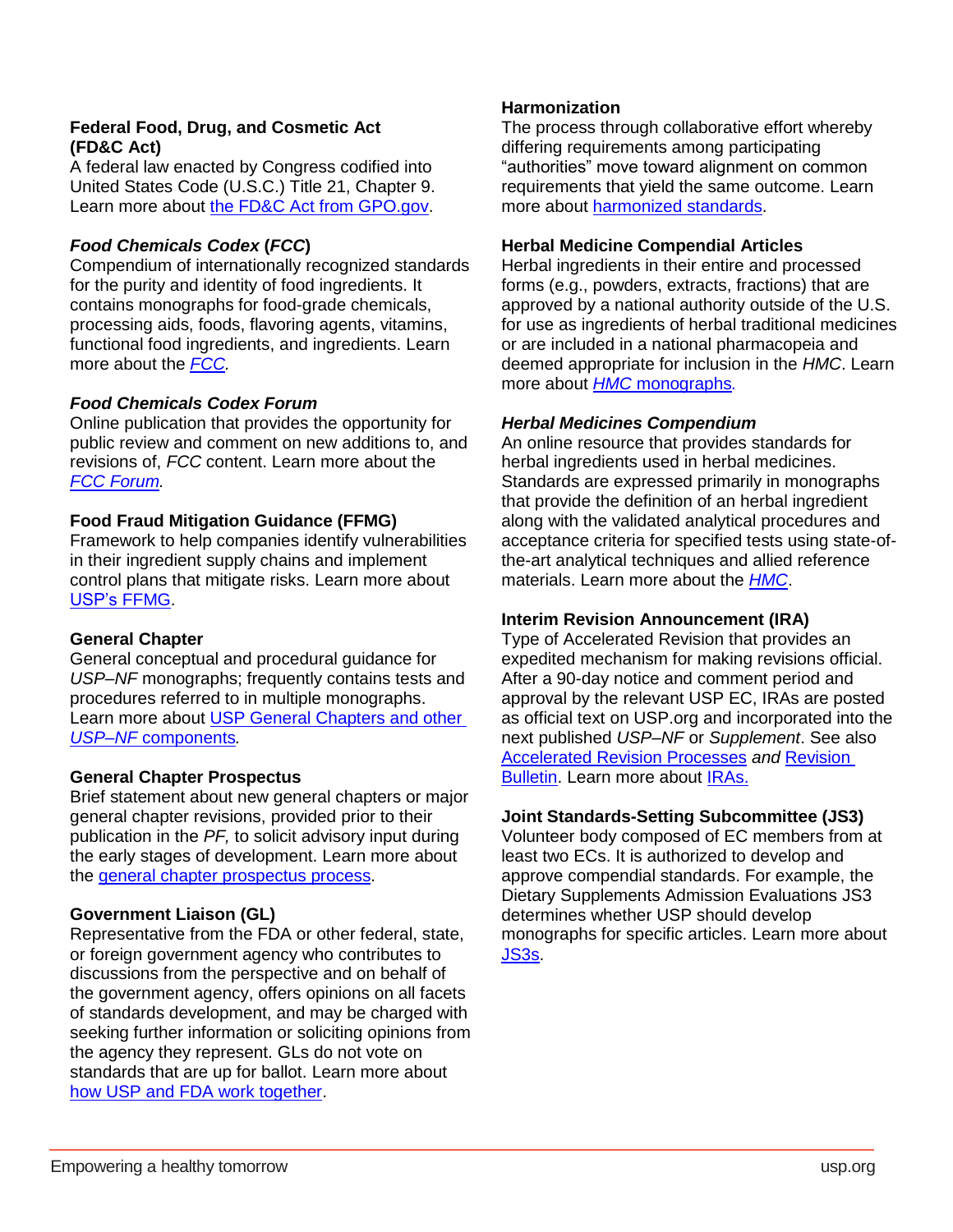# **Monograph**

Compendial compilation of specifications and analytical procedures used to define a specific pharmacopeial article, typically including packaging and labeling requirements. Monographs provide tests, methods, and acceptance criteria to define the identity, composition, and limits of contaminants of the compendial article. Learn more about *[USP](http://www.uspnf.com/)* [monographs](http://www.uspnf.com/)*.* 

#### **Monograph Modernization (Also Called Up-to-Date)**

The process by which monographs are revised to replace outdated methodology with more contemporary procedures. Learn more about [monograph modernization.](http://www.usp.org/get-involved/partner/monograph-modernization-history)

## **New Dietary Ingredient (NDI)**

FDA defines an NDI as "a dietary ingredient that was not marketed in the U.S. before October 15, 1994 (21 U.S.C. 350b(d)). Thus, to be an NDI, a substance must be a dietary ingredient." Learn more about NDIs [from FDA.gov.](https://www.fda.gov/downloads/Food/GuidanceRegulation/GuidanceDocumentsRegulatoryInformation/UCM515733.pdf)

#### **New Dietary Ingredient Notification (NDIN)**

Premarket safety notification from the manufacturer or distributor of an NDI submitted to FDA at least 75 days before the article is introduced into interstate commerce. Learn more about [NDINs from FDA.gov.](https://www.fda.gov/food/guidanceregulation/guidancedocumentsregulatoryinformation/ucm257563.htm)

#### **Nomenclature Guideline, Dietary Supplements and Herbal Medicines**

Guideline that sets forth systems USP uses to assign titles to monographs for dietary supplements and herbal medicine ingredients that are published in the *USP–NF*, *DSC*, and *HMC*. Learn more about the USP *[Guideline for Assigning Titles to USP Dietary](https://www.usp.org/sites/default/files/usp/document/get-involved/submission-guidelines/guideline-for-assigning-titles-to-usp-dietary-supplement-monograph.pdf)  [Supplement Monographs](https://www.usp.org/sites/default/files/usp/document/get-involved/submission-guidelines/guideline-for-assigning-titles-to-usp-dietary-supplement-monograph.pdf)*.

#### **Observer**

Individual who requests permission to attend an open official EC, Expert Panel, or JS3 meeting and whose participation is subject to the current *Rules and Procedures of the Council of Experts*. Learn more about [observing an EC meeting.](http://www.usp.org/get-involved/observe-expert-meeting)

# **Official Date**

Date that a new or revised *USP–NF* standard becomes official, typically six months after its release or posting date, unless otherwise indicated. Learn more about [USP's six-month Implementation](http://www.uspnf.com/notices/retired-compendial-notices/six-month-implementation-guideline)  [Guideline.](http://www.uspnf.com/notices/retired-compendial-notices/six-month-implementation-guideline)

#### **Official Standard/Text**

Legally enforceable text included in the *USP–NF* or its *Supplements*. Learn more about [USP's](http://www.usp.org/frequently-asked-questions/standards-setting-process)  [standards-setting process.](http://www.usp.org/frequently-asked-questions/standards-setting-process)

## **Omission**

Standard that is omitted from a USP compendium. USP may propose to omit a monograph from the *USP–NF* if the article is no longer marketed in the U.S. and serves no public health need. Monographs may also be proposed for omission from the *FCC*  because of safety concerns. Learn more about [USP's expanded monograph omission initiative.](http://www.uspnf.com/notices/expanded-monograph-omission-initiative)

## **Orthogonal Method**

An added method that uses fundamentally different principles to improve confidence in testing. For example, adding chromatographic peak identification to an infrared (IR) identification test. Learn more about orthogonal methods from USP papers published in *[Drug Testing and Analysis](https://www.ncbi.nlm.nih.gov/pubmed?term=dietary%20supplement%20quality%20analysis%20tools%20from%20the%20united%20states%20pharmacopeia&cmd=correctspelling)* and *[Phytomedicine](https://www.ncbi.nlm.nih.gov/pubmed/?term=Quality+specifications+for+articles+of+botanical+origin+from+the+United+States+Pharmacopeia)*.

#### **Pharmacopeia**

Collection of officially recognized standards for drugs, ingredients, dietary supplements, and herbal and/or other medicinal preparations. Learn more about the *[USP–NF](http://www.uspnf.com/)*.

#### *Pharmacopeial Forum* **(***PF***)**

Free bi-monthly online publication that presents proposals for new or revised *USP–NF* standards for public review and comment before comments are evaluated and proposals are approved by ECs. Learn more about the *[PF](http://www.uspnf.com/pharmacopeial-forum?_ga=2.117679500.406331468.1525101068-372130848.1525101068)*.

## **Plant Processed Forms**

Plant material that has been subjected to processing (e.g., grinding to powder). Examples include juices, powders, extracts, and fractions, but do not include isolated pure compounds. Learn more about plant [processed](https://hmc.usp.org/sites/default/files/documents/HMC/GN_Resources/HMC%20Nomenclature%20Guidelines%20v.%201.0.pdf) forms*.*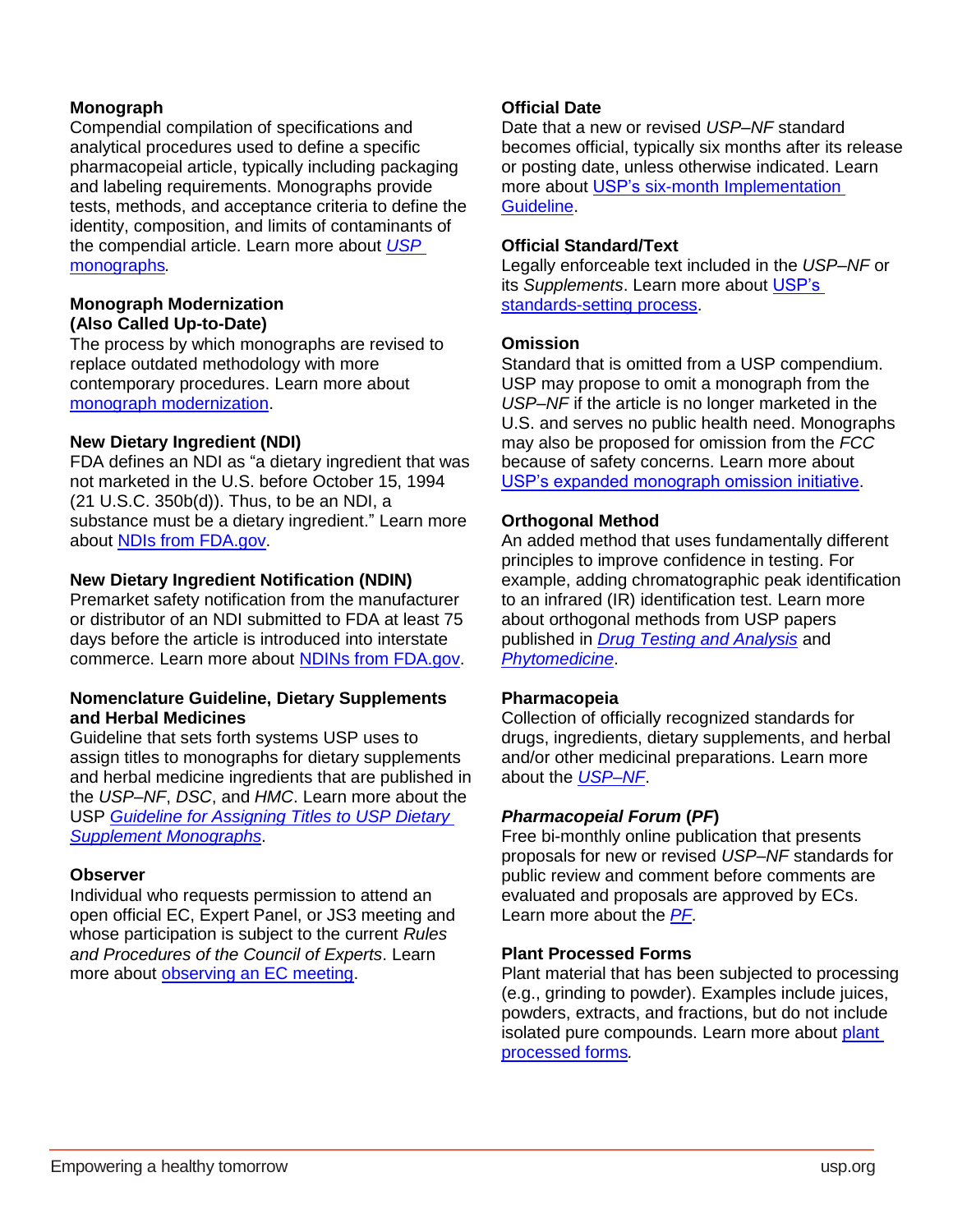## **Raw Material**

Any ingredient intended for use in the manufacturing of a dietary ingredient or dietary supplement, including those that may not appear in the finished product. (A dietary ingredient is a raw material when considering the manufacture of a dietary supplement.) Learn more about raw materials in [General Chapter <2750>](https://online.uspnf.com/uspnf/document/GUID-B1EB10D3-6473-4AC9-99B7-4AD444683A01_1_en-US) *Manufacturing Practices [for Dietary Supplements](https://online.uspnf.com/uspnf/document/GUID-B1EB10D3-6473-4AC9-99B7-4AD444683A01_1_en-US)* (requires paid subscription).

## **Reference Standard (RS)**

Extensively characterized material with well-defined physical and chemical properties that may be used in compendial applications. Learn more about [RSs.](http://www.usp.org/dietary-supplements/reference-standards)

# **Residual Solvents**

Organic volatile chemicals that are used or produced in the manufacturing of drug substances, excipients, or dietary ingredients, or in the preparation of drug products or dietary supplement products. Learn more about [residual solvents.](http://www.usp.org/frequently-asked-questions/residual-solvents)

## **Resolutions**

Statements adopted by the USP Convention membership that provide overarching guidance for USP during each five-year cycle and are reflected in USP's policy and operational agendas. Learn more about [Resolutions.](http://www.usp.org/about/convention-membership/resolutions)

# <span id="page-7-0"></span>**Revision Bulletin (RB)**

Type of Accelerated Revision intended to address substantive issues that have broad impact including urgent patient safety or compliance issues. Posted on USP.org without public comment, an *RB* replaces the entire published monograph, including the specified change, and is incorporated into the next published *USP–NF* or *Supplement*. See also [Accelerated Revision Processes](#page-1-0) and [Interim](#page-5-0)  [Revision Announcement.](#page-5-0) Learn more about [RBs](https://www.uspnf.com/official-text/revision-bulletins)*.*

# **Revision Process, Standard**

Addition of new or revised text to documentary standards by publishing a proposal for public comment, and then adopting it as official content upon approval by the relevant EC. Learn more about the [USP standards-setting process.](http://www.usp.org/frequently-asked-questions/standards-setting-process)

# **Revision Proposal**

Text published in the *PF* or *FCC Forum* that requires EC approval before becoming official or effective. The text could be a new monograph or general chapter, updates to an existing monograph or general chapter, or an addition or revision to the General Notices and Requirements, the official text that provides the foundational assumptions, definitions, interpretation, and application of the *USP–NF*. Learn more about the [USP standards](http://www.usp.org/frequently-asked-questions/standards-setting-process)[setting process.](http://www.usp.org/frequently-asked-questions/standards-setting-process)

## **Scientific Liaison (SL)**

USP scientific staff responsible for the development and maintenance of compendial content. Learn more about [Dietary Supplements and Herbal Medicines](http://www.usp.org/help/scientific-support/dietary-supplements-scientific-staff)  [scientific staff](http://www.usp.org/help/scientific-support/dietary-supplements-scientific-staff)*.*

## <span id="page-7-1"></span>**Sponsors**

Organizations that submit data for new or revised *USP–NF* monographs and reference material development to USP. Also called [donors.](#page-4-0) Learn more about [sponsors and donors.](https://www.usp.org/get-involved/partner)

## **Stakeholders**

Individuals belonging to industry, government, academia, or pharmacopeial or other relevant sectors whose function is affected by or reliant on USP scientific output, including documentary and/or Reference Standards. Learn more about [USP](http://www.usp.org/get-involved/provide-input/stakeholder-forums)  [Stakeholder](http://www.usp.org/get-involved/provide-input/stakeholder-forums) Forums*.*

# **Standard Common Name (SCN)**

Usual name of a botanical (including fungi and algae) dietary ingredient as standardized in *Herbs of Commerce* published by the American Herbal Products Association. Learn more about the USP *[Guideline for Assigning Titles to USP Dietary](https://www.usp.org/sites/default/files/usp/document/get-involved/submission-guidelines/guideline-for-assigning-titles-to-usp-dietary-supplement-monograph.pdf)  [Supplement Monographs](https://www.usp.org/sites/default/files/usp/document/get-involved/submission-guidelines/guideline-for-assigning-titles-to-usp-dietary-supplement-monograph.pdf)*.

#### **Standards-Setting Process**

Continuous revision process that typically includes submission, development, and posting of a proposed new or revised standard for public comment; EC review of public comments, balloting, and approval; and publication in a USP compendium. Learn more about the [USP standards-setting process](http://www.usp.org/frequently-asked-questions/standards-setting-process)*.*